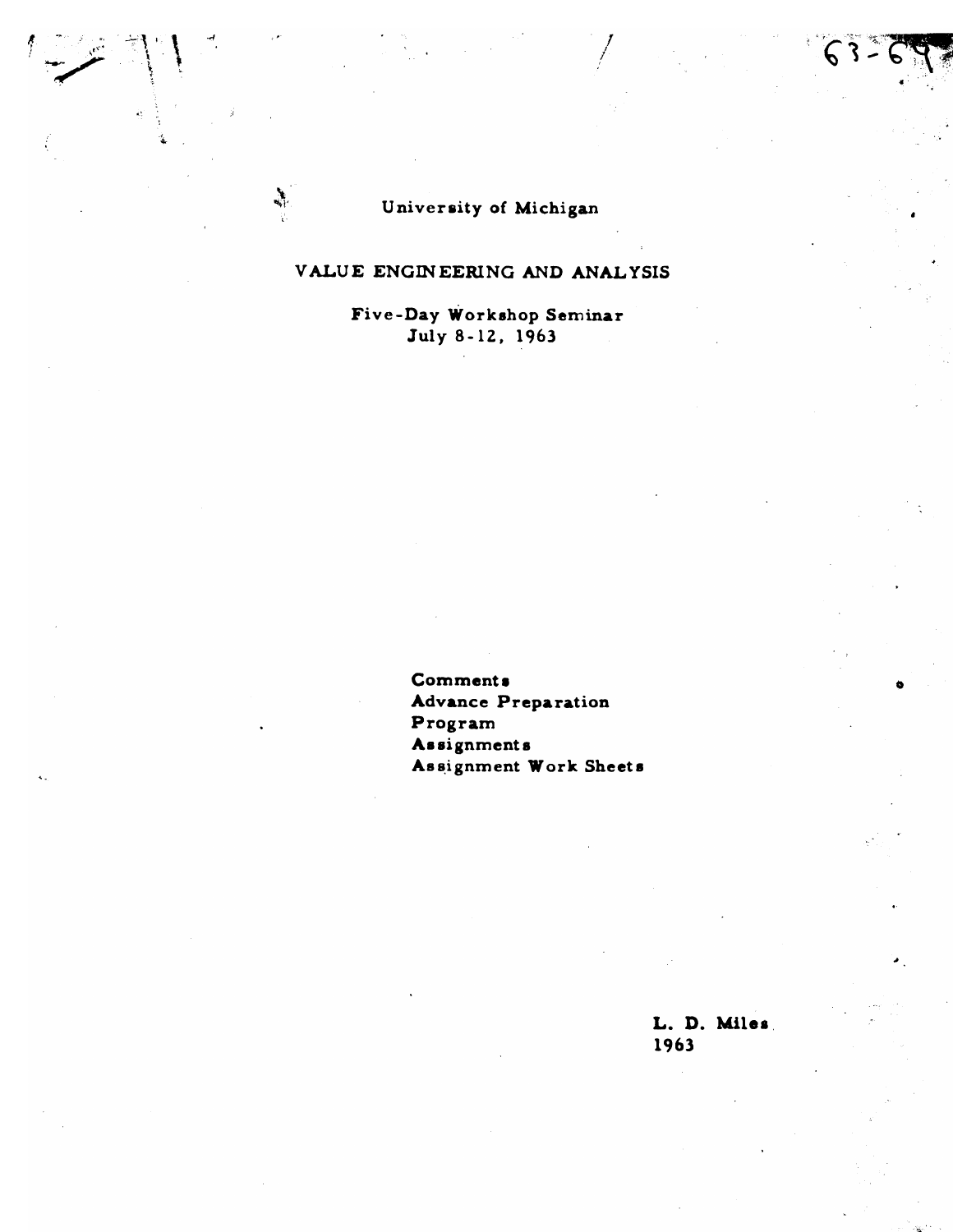# . **T ECHNIQU ES OF VALUE ANALYSIS AND ENGINEERING University of Michigan- -Five-Day Course**

## **COMMENTS**

**An inten5ive course for "do-it" people** 

**4 hours of advanced study and 4 hours of study each night Followed by use of the techniques on products during the day.** 

 $\bullet$ 

**Instead of physical products, it would be muitable for some to study servrces. They are more difficult during the learning period but equally productive.**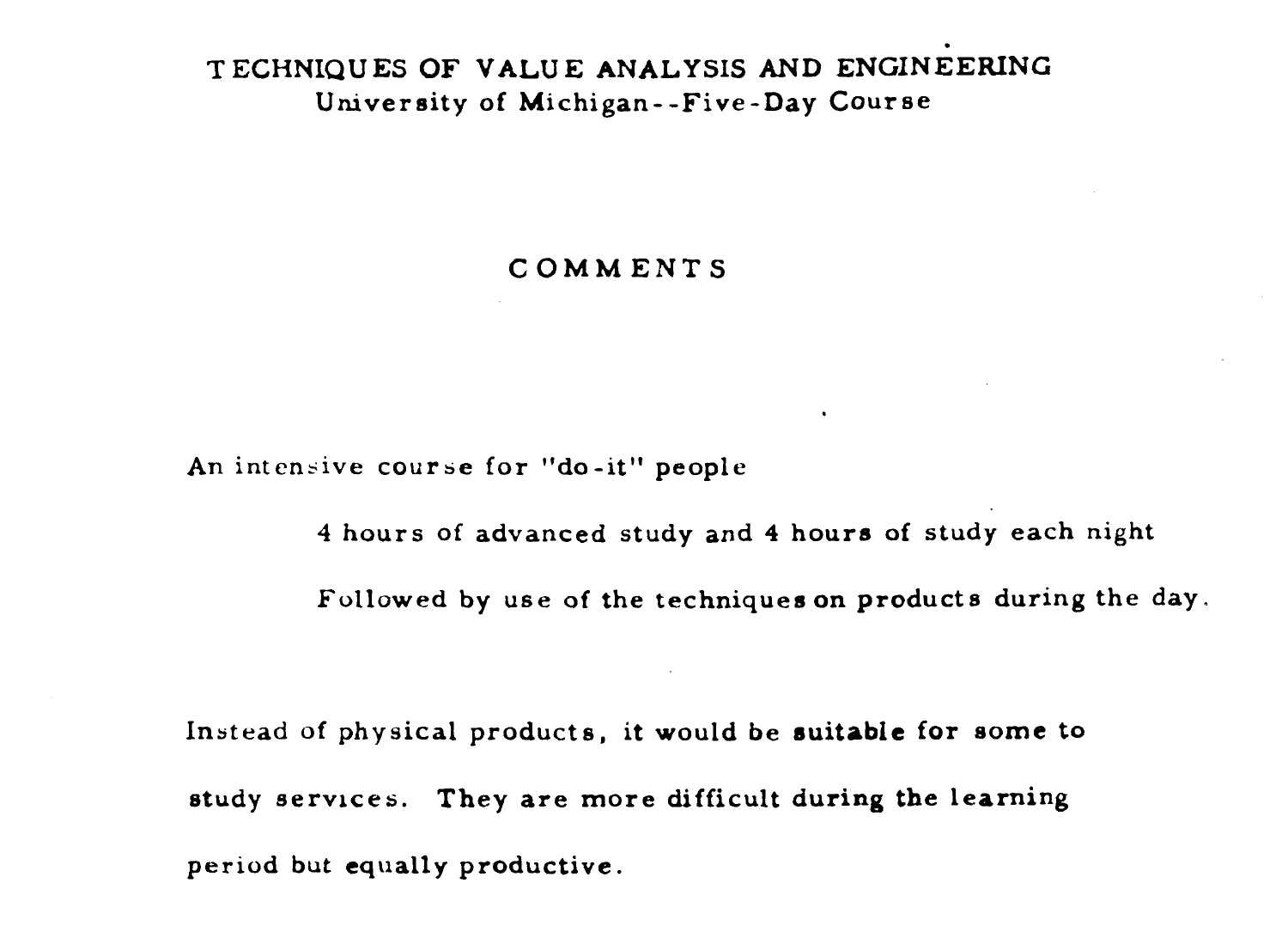# **TECHNIQUES OF VALUE ANALYSIS AND ENGINEERING** Univer aity of Michigan- -Five-Day **Courae**

#### **ADVANCE PREPARATION**

Select place - adequate **space,** acoustics, washrooms, avail ability coffee breaks.

Tables where men work in teams of three.

Vendors' exhibits.

Have phone nearby - allow phone cost **\$10 /man.** 

Have available handbooks and trade directories -- Thomas Register and others.

Provide nearby eecretary **service.** 

Provide office **machines** for copying.

**In** every **case** of advance registration, provide textbook with advance **assignment** for first day.

Endeavor to **secure advance** registration of all so that all **may** start equally prepared. At least a full-day's time will **be** saved by **the**  advance preparation.

P rovidc guidance in selection of projects.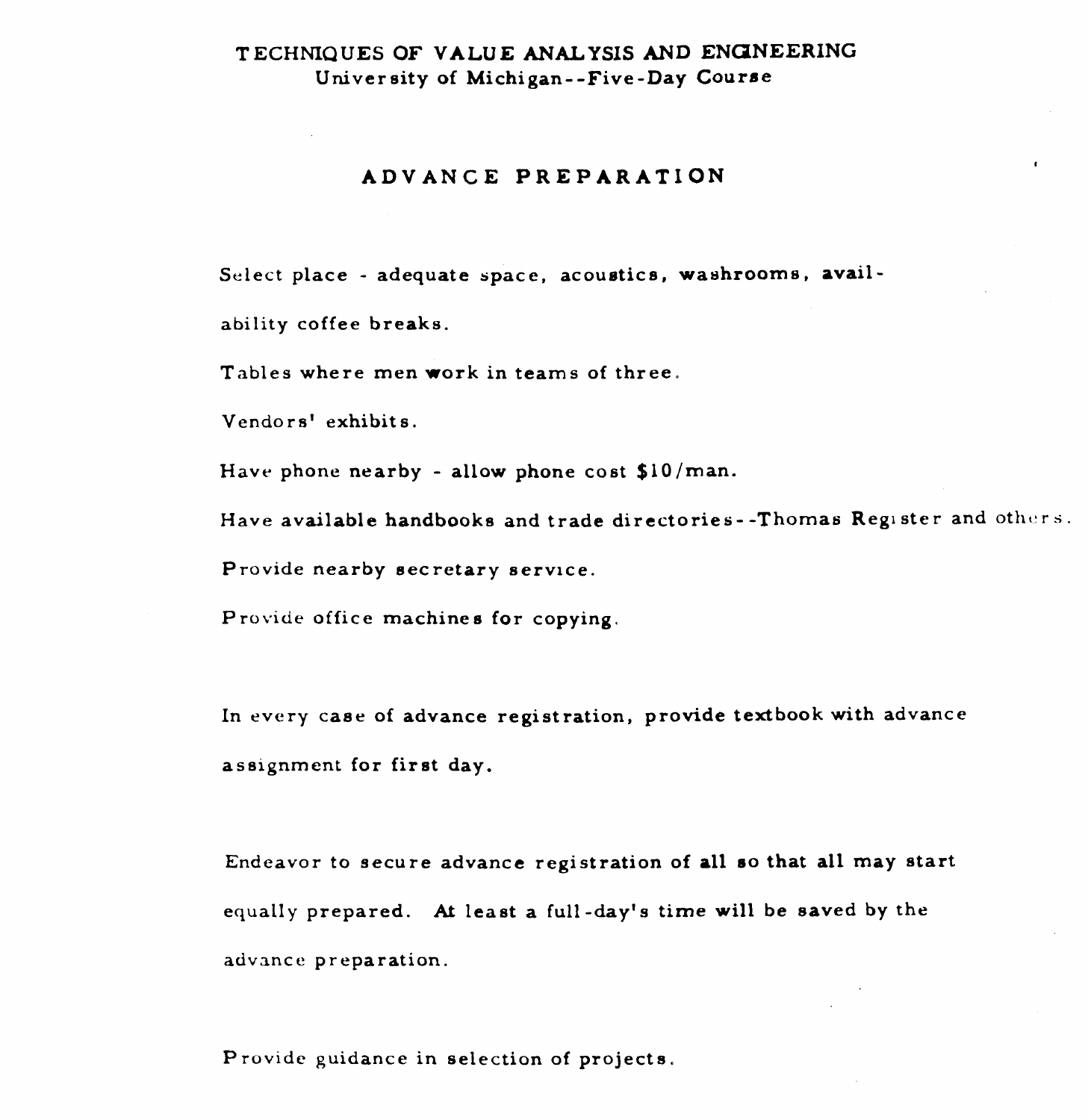# **T** ECHNIQU **ES OF VALUE ANALYSIS AND ENGINEERING**  University of Michigan- -Five-Day Course

## PROGRAM

#### **DAY** 1 **L.** D. Miles

Introduction to philosophy, conc ept **s,** approaches and techniques .

Amounts of unnecessary cost found - why? - how to find.

Function approach -- naming, division, classification, evaluation.

Case histories.

**Case** studies.

"Specifics - Not Generalities" **technique.** 

Clarifying questions - Diacuasion.

#### **DAY** 2 **L.** D. Miles

#### R evi **ew**

Clarification as necessary in techniques 3-1, -2, -3, -4, **-5, -6, -13.,** 

**Case** study.

Some group work on some of their projects.

Some individual work on the projects.

Human involvement aspects.

Clarifying questions and discussion.

**Arrive** at reasonable understanding on Approach Selection of techniques **Use** of technlquea Application of techniques **1,** 2, **3 4,** 5, 6, 13 Significant functions of products Values of some significant functions of **some** products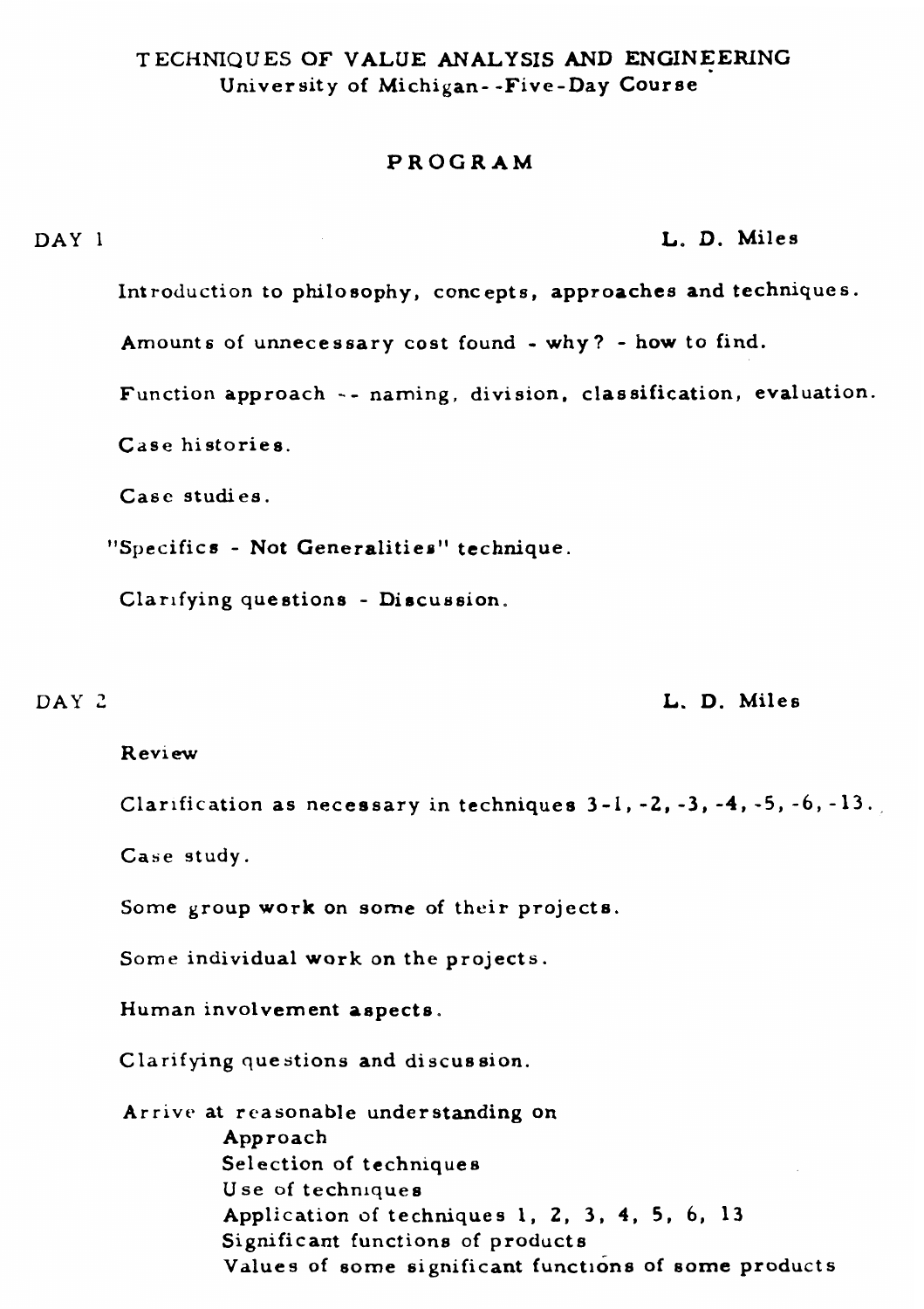**DAY 3** 1 **/2 day** skilled creativity leader 1/Z day - Mr. **Johnson's** staff - or to be selected by him

Clarification of techniques 7, 8, **9,** 10, 11, 12.

Explanation of search techniques.

Work with men to get them **away** from the "part" approach, back to the "function". Get them away from **the** "do it or figure it out myself" approach, into the "search, find much help fast, and use it" approach.

Case histories using search technique and the resulting large and immediate assistance.

Individual work with the **men** on their projects.

Four vendors - previously chosen - who **may** contribute on the projects- each to **have** a display table if he wishes and to have seven minutes to tell the group, "this **1s** the kind of thing **we** do and this is how we think it will help you".

Clarifymg questions and di scus sion.

 $DATAY$  4

Mr. Johnson's Staff

Re -emphasize and review functional **approach.** 

Evaluate a function or two.

Present function evaluation by scientific means--conduct current -transmit torque - **-etc.** 

Present special knowledge--use of, importance of, locating of, developing of.

Present subjective factors which prevent objective decision making.

Have four suppliers properly selected and instructed **as** in DAY 3.

Press hard on project work--causing men to use the techniques to over come the roadblocks which are stopping them.

Clarify **by** questions and discussion.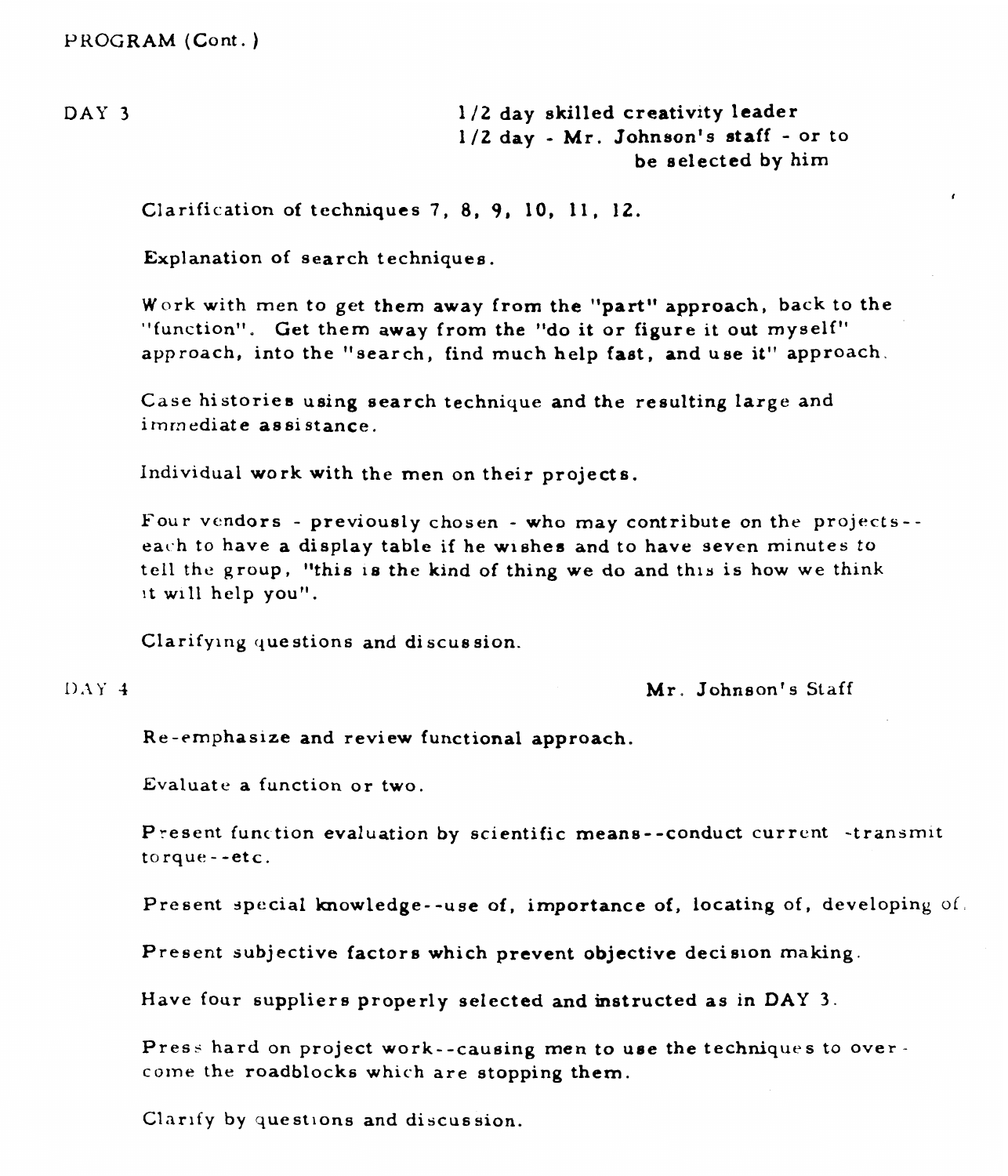DAY 5 **Mr. Johnson's staff** 

Present and discuss ...

**Use** of specialists,

Organization,

Motivation,

Measurement,

Application to purchasing **(buy** function - not material),

Retardants to implementation.

Finish a few more hard spots on projects.

Get simple summary sheets in management language as shown on page 31 prepared.

Select six to ten (plus or minus) projects for presentation at the closing exercises. Limit presentations to four minutes. Provide assistance to the presenters in making up rough charts, etc.

Allow mcn who wish to, in **a** discussion period, to tell what they will try to do with these approaches.

T ell men **about** Society of **Arne** rican Value Engineers.

Suitable diplomas, etc., as desired.

It **is** finished.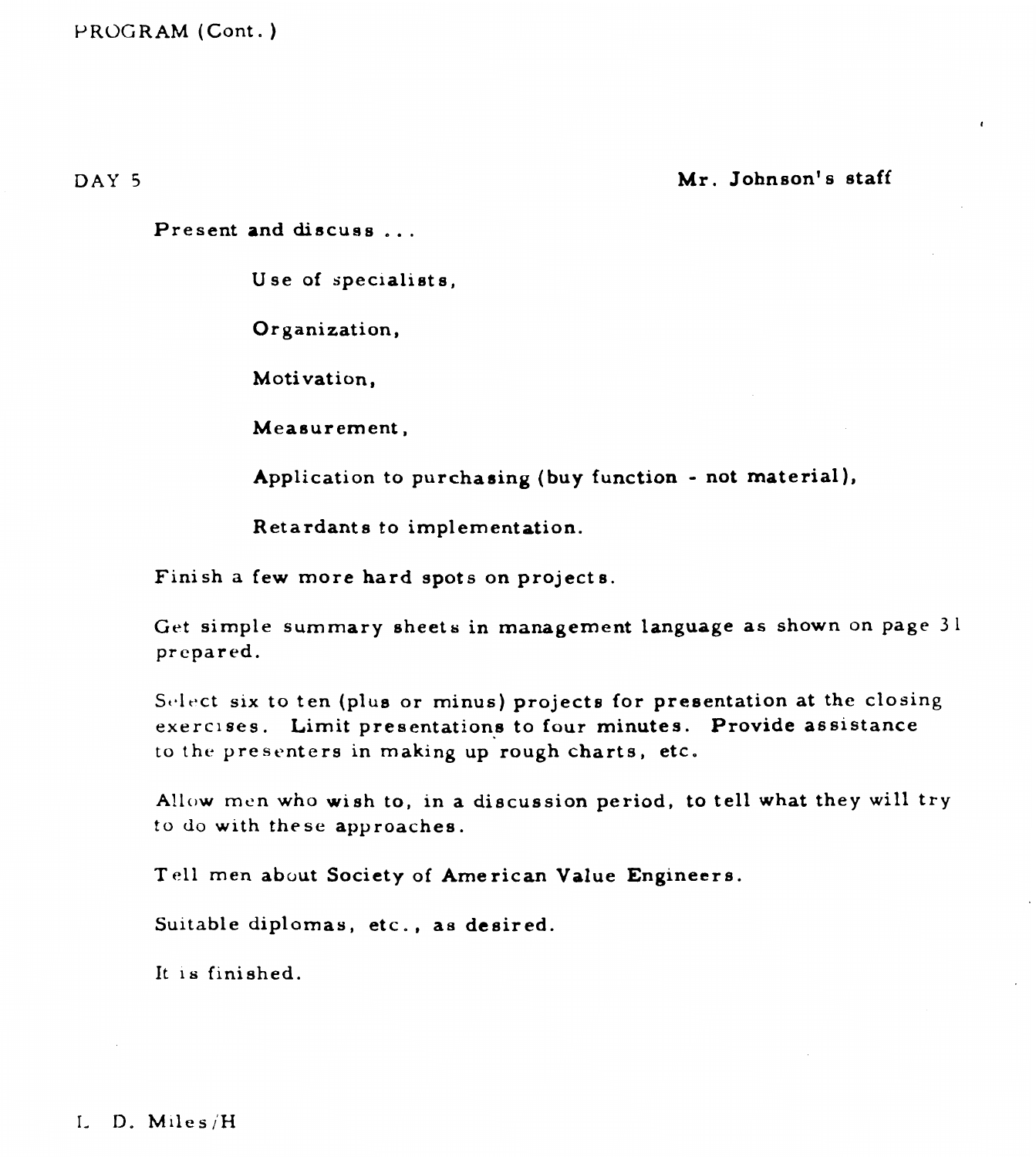# **T ECHNIQUES OF VALUE ANALYSIS AND ENGINEERING University of Michigan- -Five-Day Course**

## **ASSIGNMENTS**

#### L)AY 1

Rcad **Preface.** 

**Peruse text in one hour- -so know the tone of what's to come.** 

Read **and understand chapters 1 and 2.** 

**1'** *2* 

**Read and understand chapter 3.. .items 1, 2, 3, 4, 5,** *6,* **13.**  DAY <sup>3</sup>

**Read and understand chapter 3.** . **.items 7, 8, 9, 10, 11, 12**  U.4 y **4** 

**Peruse chapters 4 and 5** 

Read **and understand chapter 6 -9** 

# **LIAY** 5

 $\sim$ 

**Read and understand chapter 8** 

**Pt ruse chapters 10 and <sup>11</sup>**

T **x:: "Techniques of Value Analysis and Engineering" by L. D. Miles Published by McGraw -Hill Book Company, New York, 1961**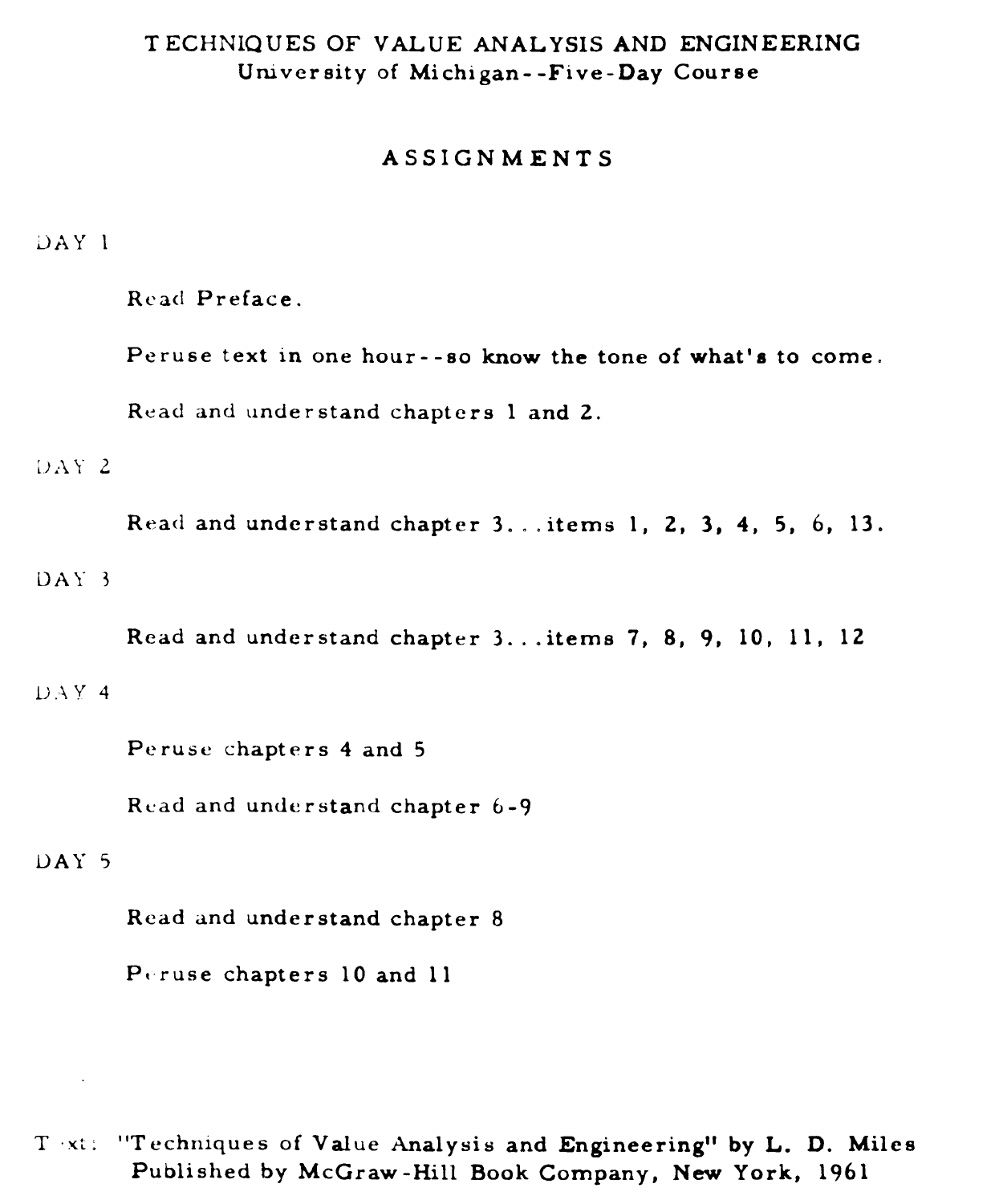# **T** ECHNIQU **ES OF VALUE ANALYSIS** AND **ENGINEERING**  University of Michigan- -Five-Day Course July 8-12, 1963

### ASSIGNMENT WORKSHEETS

## DAY 1

- I. **Name** ten matured products on which advances in value engineering will control the success **of** the business venture **more** than will advances in performance engineering .
- **2.** Is **use** value of importance in all products ? Explain.

**3.** Is esteem value of importance in all products ? **Explain.** 

- **4. Who** normally makes the decisions concerning **use** value? On what basis are they made?
- 5. Who normally makes the decisions concerning esteem value? On what basis **arc** they **made** ?

6. What is meant by a manufacturer's statement about his own product when it **says:** "Value of this product is unsatisfactory" ?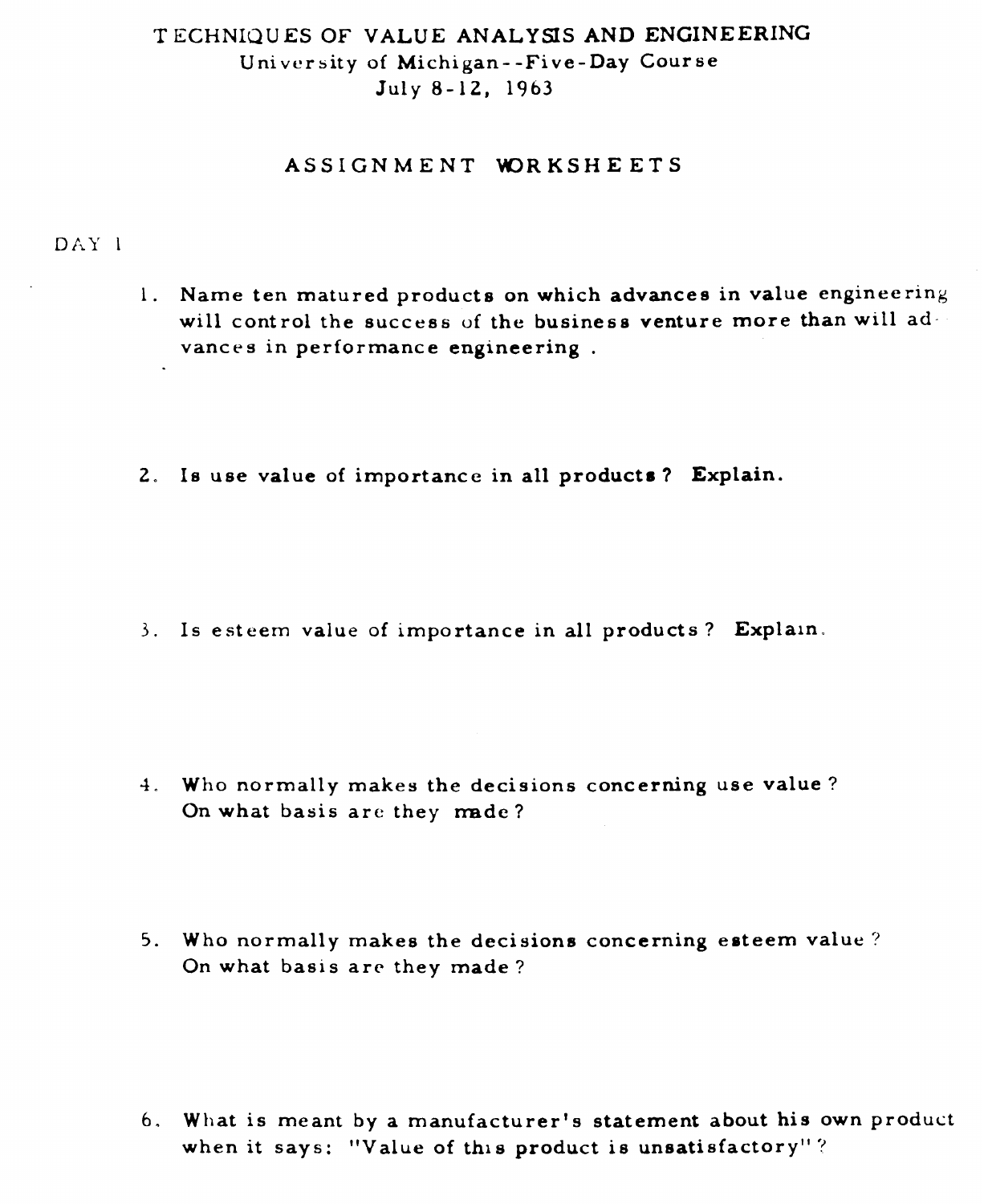- **7- Name** five product8 which **you consider good value. State why.**
- 8. Describe the effect attitudes previously accumulated under a variety of experiences have on value.
- 9. Basically what does a customer really **want** when he buys a product '? **What** did you **want** when you bought your latest pair of shoes?
- 10. List, in order of importance, what you really wanted, or will **want,**  in selecting a refrigerator.

- 11. Name five products which you **have** purchased within the past year predominantly for the purpose of accomplishing a **use.**
- 12. Name five products which you have purchased within the past year predominantly for the purpose of conforming to a custom, providing appearance, providing interest, etc.

13. Look around the room **and** write down the names of five itcms and indicate their basic functions.

14. Li st function or functions of an axe handle **and** an axe head.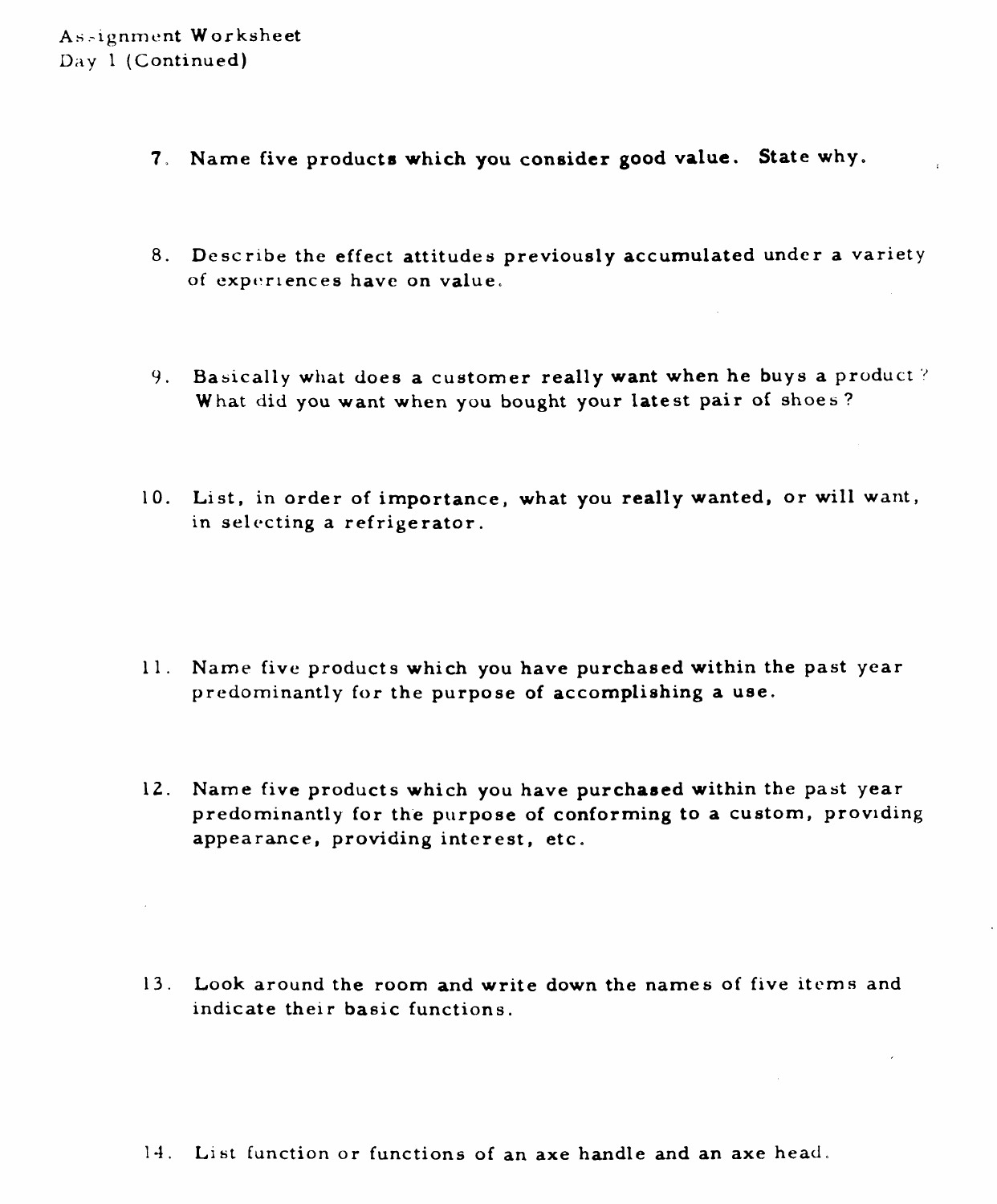- **15,** Describe the function which **a screw** driver has specifically in relation to the details of the **head** of a **screw.**
- 1 **b.** Write down the essential steps in the procedure for action required when a tire becomes deflated in driving along the road.

Note the inferior results **and** the increased frustration of omitting any step of the proecdure.

- **17.** Select the step in the foregoing procedure which could be omitted with the least consequence, **and** describe the ill effecta, minimized results, or increased efforts caused by omitting just this one step.
- 18. Divide the electric refrigerator into approximately ten "functional areas". For example, one functional area may be "enclosure",  $a$  second - "insulation".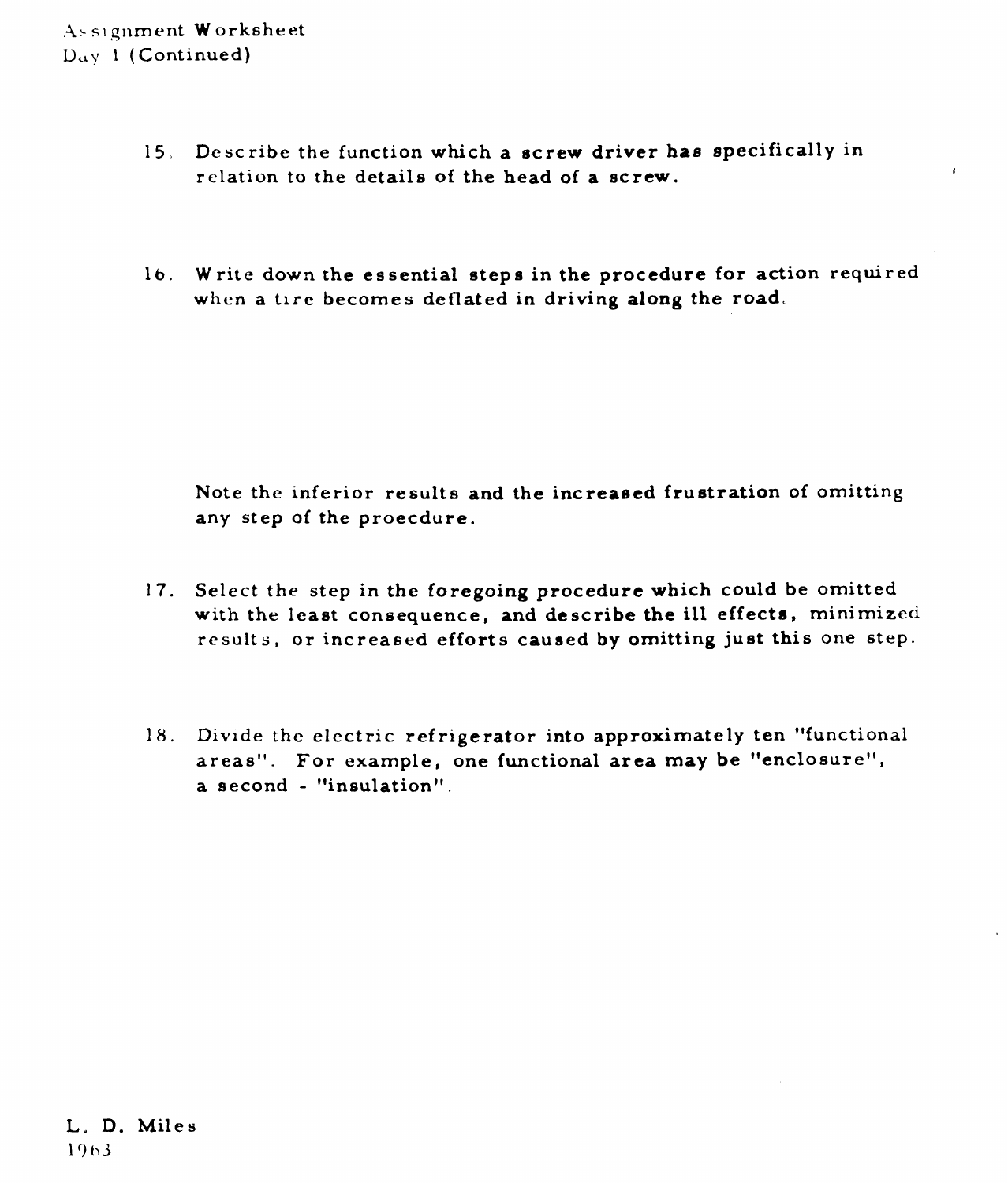# **T ECHNIQUES OF VALUE ANALYSIS** AND **ENGINEERING**  University of Michigan- -Five-Day Courac .July 8-12, 1963

## **ASSIGNMENT WORKSHEETS**

### **DAY 2**

- **1.** Describe the steps you would take in order to get **away** from the generality into workable "specifice" in the **case** of **the** following statement: "Underwriters require this type of construction. "
- **2.** The factory **you** are connected with ia **making** parts which have the **following** costs:

| Material          | \$10 |
|-------------------|------|
| Labor             |      |
| Variable overhead |      |
| Fixed overhead    | 12   |
| Total             | \$35 |

**Vendor** quotations **for** the same parts are \$38.

On the basis of the curve for organized action in make-or -buy decisions, at approximately what percentage of factory loading should the item bc changed from a "make" part to a "buy" part?

- 3. State the main purpose of the "blast" portion of the technique, "Blast, create, refine".
- **4. Describe** your interpretation of **creativity. What** is **the** basic **diff**  erence between the creative approach and the analytical approach ?
- **5.** Sketch a dozen **shapes for** the operating **handle** on **a** toggle switch and **suggest** a dozen materials which might **be used** for **it.** Also suggest a **dozen processes whch** might **be** used in fabricating the material **for**  the handle,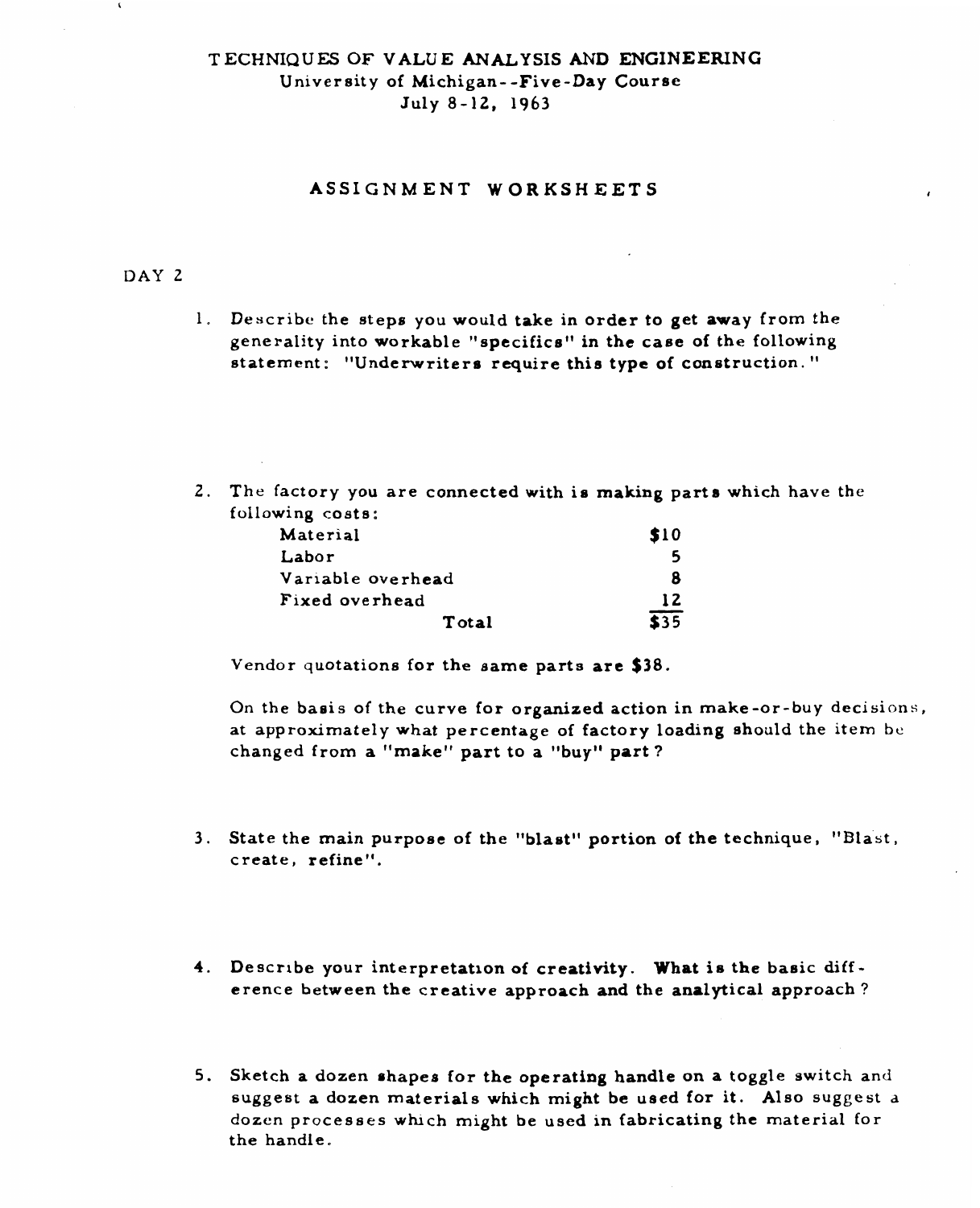**As slgnment Worksheet D.L~ L (Continued)** 

> **b. Write a list of twenty-five typical questions which might** come **up**  in connection with the design and manufacture of an electric iron.

f.

7. **State some of the first actions you might take in order to** overcome **the roadblock: "Theremust be a good reason for it or we would not have made it that way.** "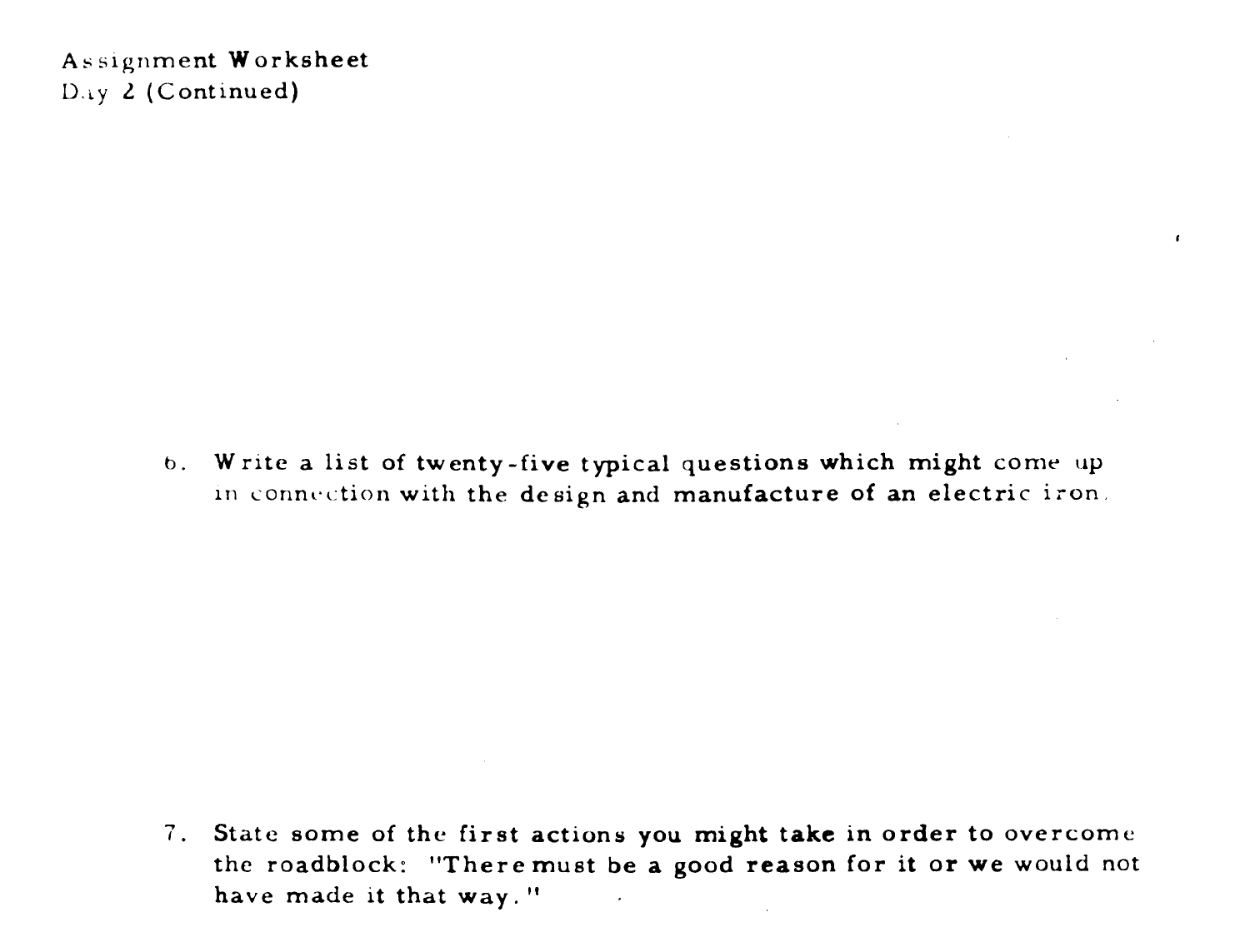# T E;CHNIQU **ES** OF **VALU E ANALYSIS AND ENGINEERING**  University of Michigan- -Five-Day Course July 8-12, 1963

# **ASSIGNMENT WORKSHEETS**

### DAY 3

1. Make a list of fifteen different areas of importance to a designer or manufacturer of electric motors in which he might benefit by extreme penetration of knowledge through locating the best possible source of that specialized knowledge.

- 2. Is the cost of each tolerance determinable?
- **3.** I- the function accomplished by **each tolerance** discernible?
- 1. Who normally determines tolerances ?
- 5. Are the costs produced by each tolerance normally provided to the. !14,1~.r;inc:c. settcr bcforc **he** makes his decision?
- $t$ . Name five reasons why vendors' available functional products are often not used even though they would accomplish the function reliably and simply at a much lower cost.
- -7 Nanltl three **ways of** paving vendors for **the use** of their specialized skills and knowledge.
- 8. State some approaches you might take to determine whether there indeed exists an applicable process to accomplish your purpose.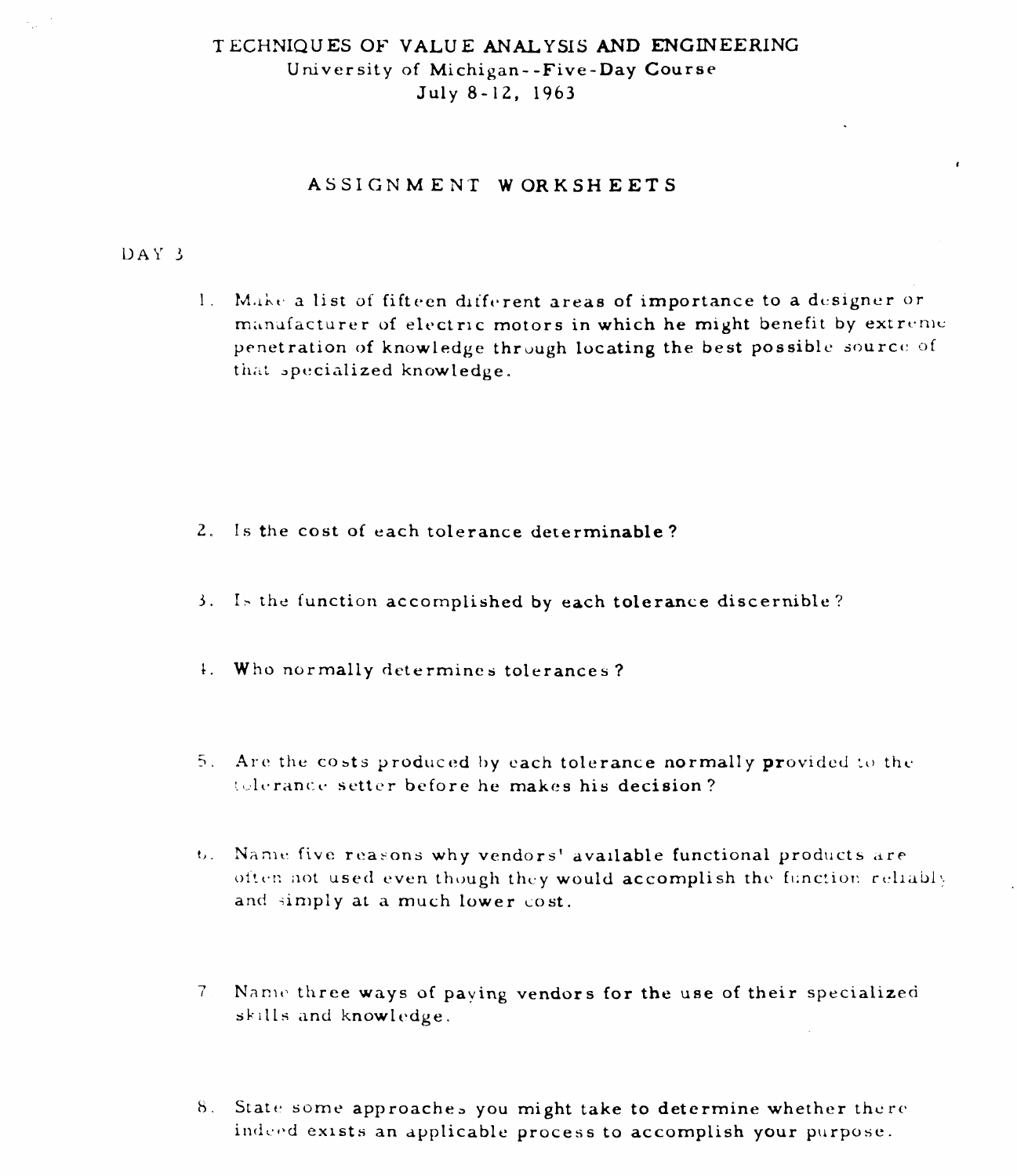9. How are tolerances normally determined for a specialty process?

10. Describe some circumstances under which the use of standards costs extra

11. List some safeguards which might be established to protect against indiscriminately establishing special items, ideas, or processes when there in fact exist standard ones which constitute the best answer.

12. You are now using one million small alnico magnets per year in a thermostat. Name the techniques you are likely to use to identify unnecessary costs.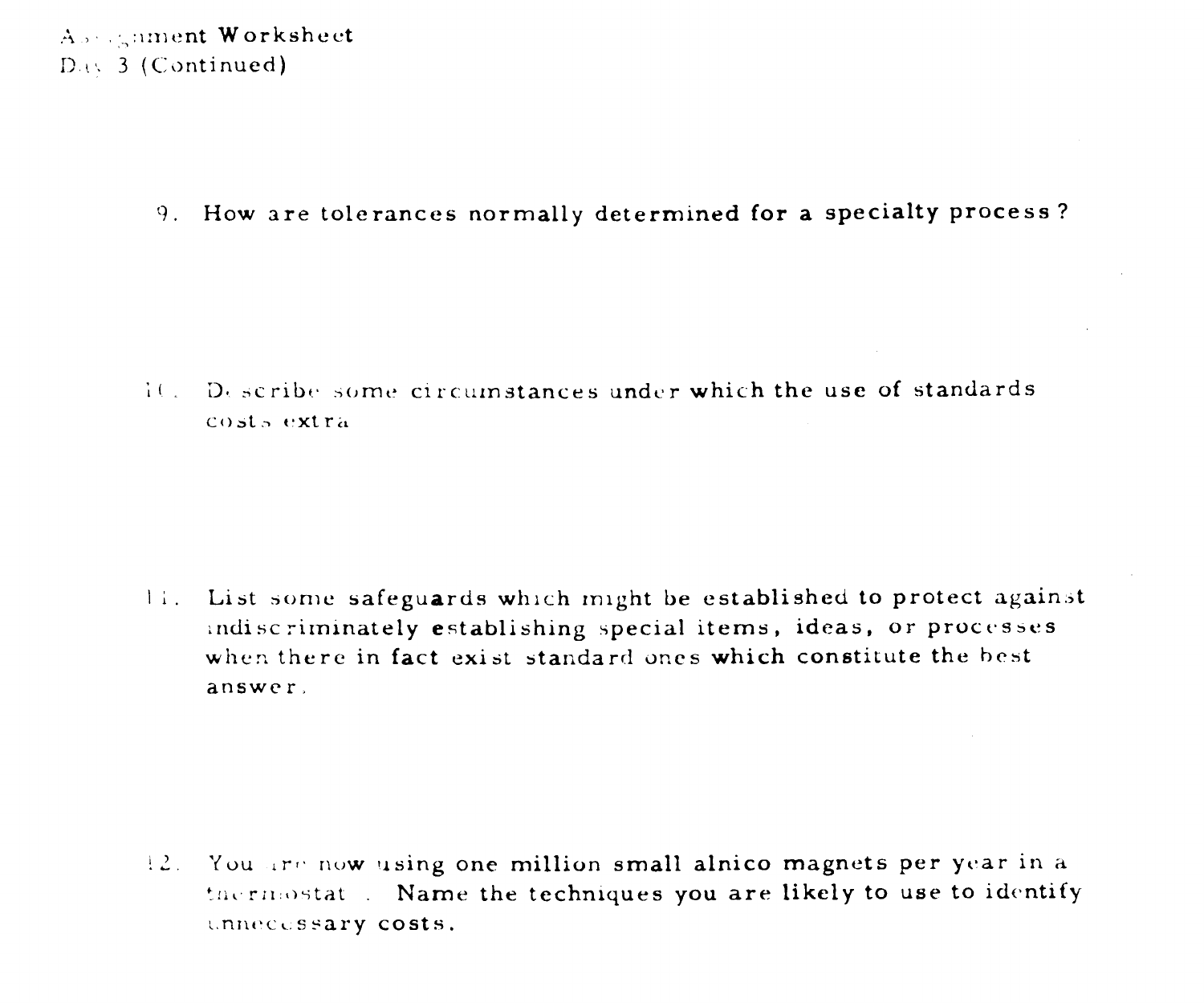# TECHNIQUES OF VALUE ANALYSIS AND ENGINEERING University of Michigan--Five-Day Course July 8-12, 1963

### ASSIGNMENT WORKSHEETS

#### $DAY - 4$

 $\frac{1}{2}$  ,  $\frac{1}{2}$  ,  $\frac{1}{2}$ 

1. Describe the environment which can be promoted by the attitude of the purchasing agent to generally minimize the personal loss of his. buyers and promote decisions most beneficial to his employer.

2. Describe or quote the comments which you, as a manager, might appropriately make to cause more decisions for improving value to be made more promptly in the following circumstances:

> Your purchasing agent has worked with a casting supplier in buying \$10,000-worth of patterns and molds, helping to establish inspection routines, testing and approving samples of production, etc., and has just qualified this supplier for furnishing \$100,000 worth of malleable castings per year. He then goes to a convention where he comes into contact with another supplier who has an automatic factory for making castings and who, for a cost of \$15,000 for molds, patterns, and tooling would supply the required castings for \$50,000 per year.

Your tool engineer has just purchased a \$1000 machine which is in the process of installation. Today he discovers that a different type of tool which, although also available, was not uncovered in his search prior to the placing of the order. It would produce the items with the same reliability at \$5000 per year less cost. The new tool would cost \$3000. He now proposes to stop installation, scrap the purchased tool, buy the new tool, and have it installed.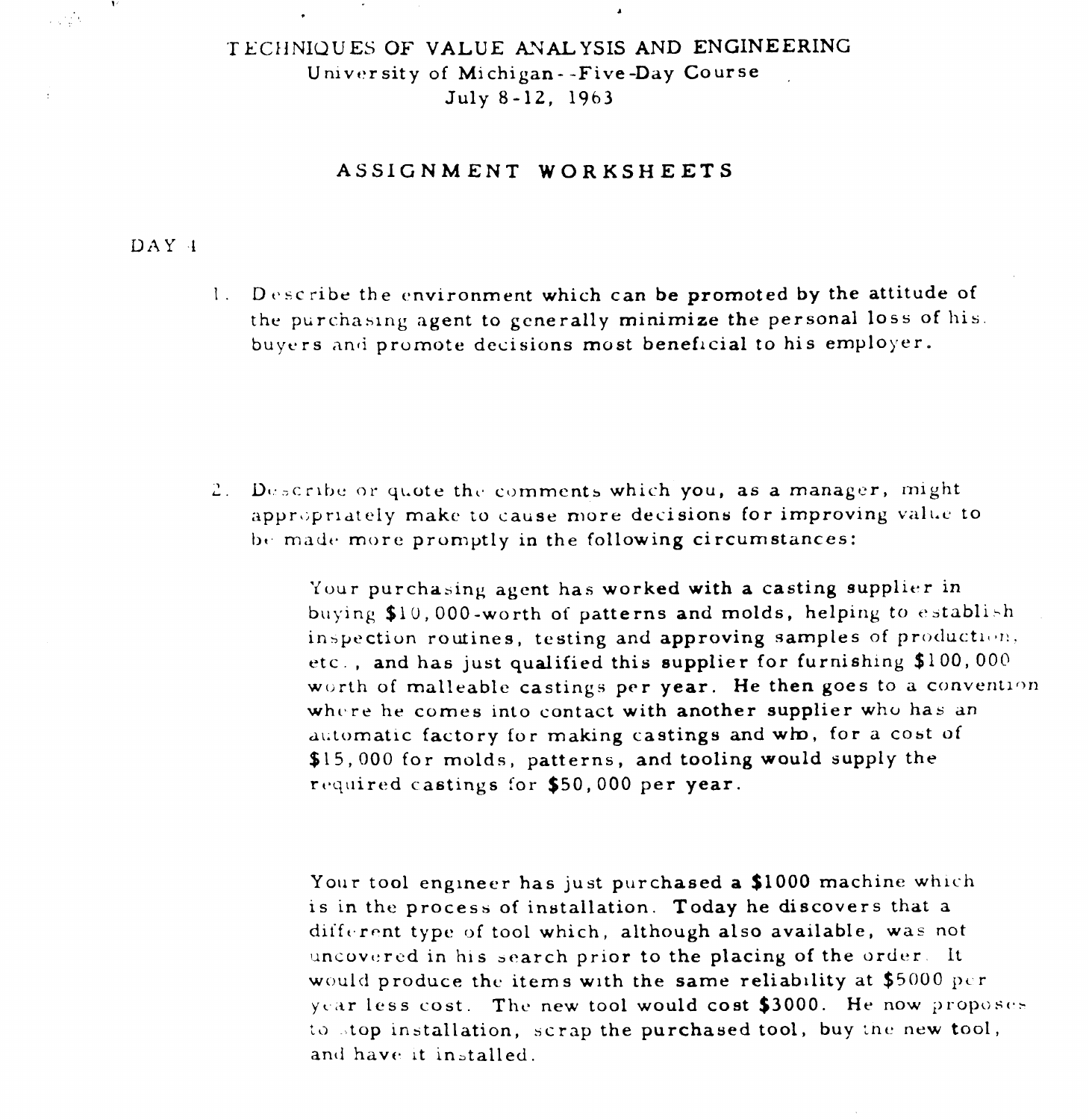Assignment Worksheet  $D_{\mu\nu}$  4 (Continued)

> Your draftsman has just completed a month's work of drawing and detailing the parts of a product you expect to manufacture. He comes to you and advises that he can now see how to use an entirely different approach employing totally different relative shapes. This would necessitate spending another month redoing all of his work but would result in an equally reliable product for half the cost.

3. List in approximate order of importance ten traits or characteristics or qualifications of a good value analyst.

4. What must be included in the training of practitioners?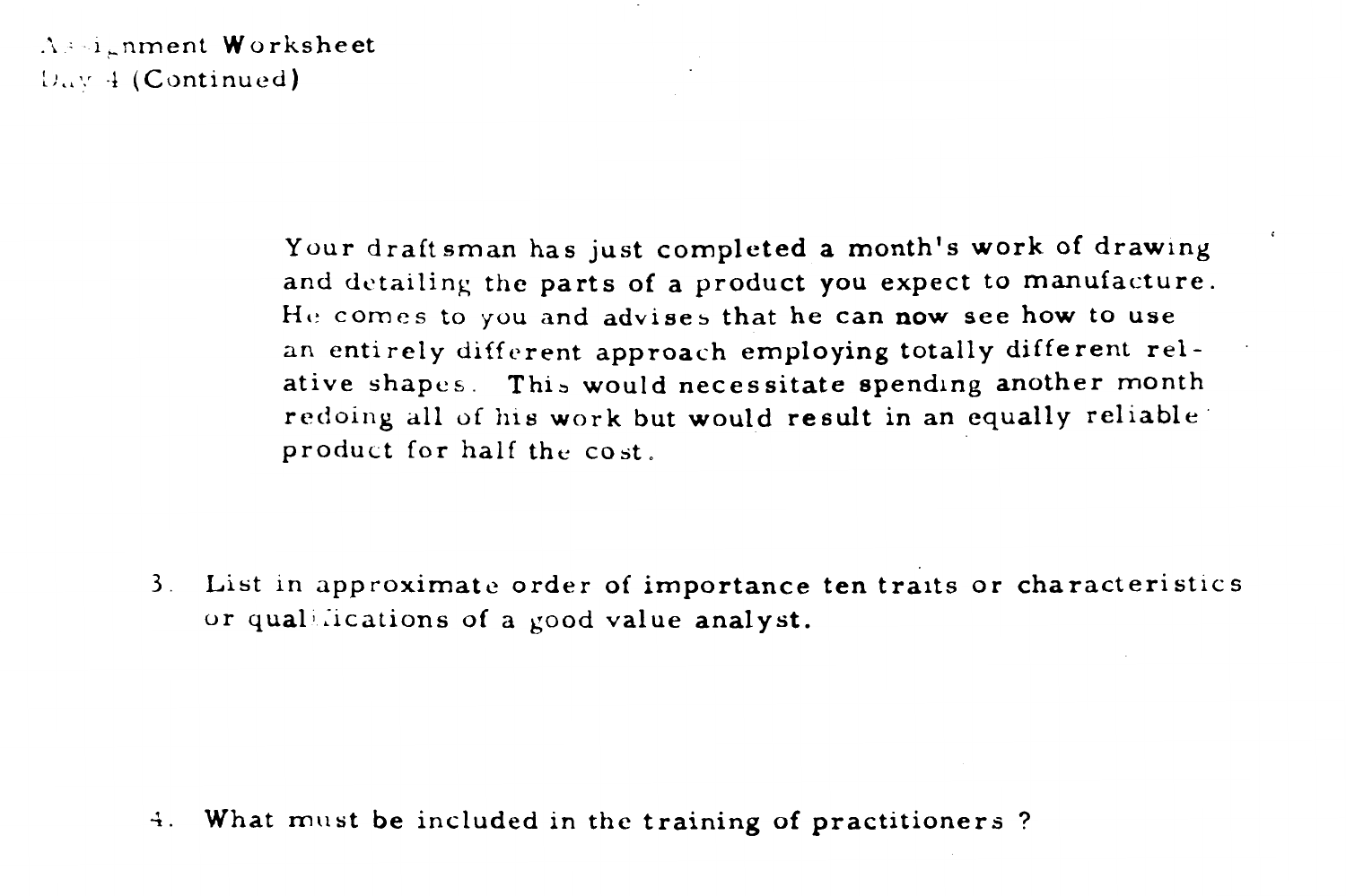## **T** ECHNIQU **ES OF VALUE ANALYSIS AND ENGINEERING**

**University of Michigan** - **-Five-Day Course July 8-12, 19b3** 

## **ASSIGNMENT WORKSHEETS**

# **DAY** 5

- 1. List five objectives of a value engineering program.
- **2: List five steps in organizing and administering a program.**
- **3. Why would a nttw value consultant'have to do a very much** more **complete job** of **integration than he would do if he were new in** somc **other job, such as purchasing agent, design engineer, or accountant** '
- **4. Namc** some of **the uncertainties and fears which w~ll exist to some extent in** the mind **of a design engineer when he finds that a valut. analyst or value consultant is starting in his area.**
- **5. What** does **value appraisal mean to you?**
- 6. **Dcscribe several lmportant actions a management may take which**  unrnist **akably show emphasis on value work.**